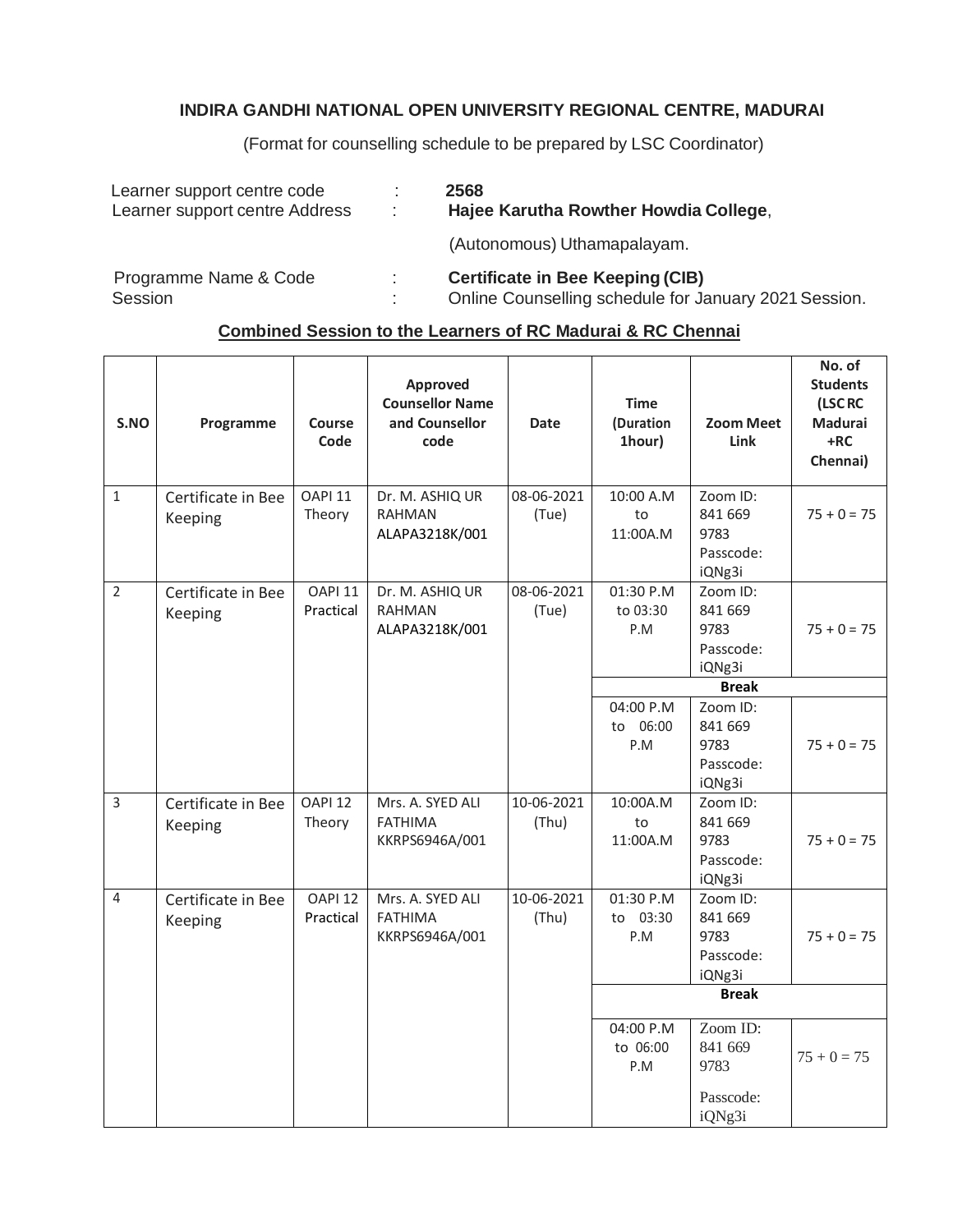| $\overline{7}$ | Certificate in<br><b>Bee Keeping</b> | OAPI <sub>13</sub><br>Theory    | Dr. M. ASHIQ UR<br><b>RAHMAN</b><br>ALAPA3218K/001   | 12-06-2021<br>(Sat) | 10:00 A.M<br>to<br>11:00<br>A.M | Zoom ID:<br>841 669 9783<br>Passcode:<br>iQNg3i | $75 + 0 = 75$ |
|----------------|--------------------------------------|---------------------------------|------------------------------------------------------|---------------------|---------------------------------|-------------------------------------------------|---------------|
| $\overline{8}$ | Certificate in<br><b>Bee Keeping</b> | OAPI <sub>13</sub><br>Practical | Dr. M. ASHIQ UR<br><b>RAHMAN</b><br>ALAPA3218K/001   | 12-06-2021<br>(Sat) | 01:30 P.M<br>to 03:30<br>P.M    | Zoom ID:<br>841 669 9783<br>Passcode:<br>iQNg3i | $75 + 0 = 75$ |
|                |                                      |                                 |                                                      |                     |                                 | <b>Break</b>                                    |               |
|                |                                      |                                 |                                                      |                     | 04:00 P.M<br>06:00<br>to<br>P.M | Zoom ID:<br>841 669 9783<br>Passcode:<br>iQNg3i | $75 + 0 = 75$ |
| 10             | Certificate in<br><b>Bee Keeping</b> | OAPI <sub>12</sub><br>Theory    | Mrs. A. SYED ALI<br><b>FATHIMA</b><br>KKRPS6946A/001 | 15-06-2021<br>(Tue) | 10:00 A.M<br>to<br>11:00<br>A.M | Zoom ID:<br>841 669 9783<br>Passcode:<br>iQNg3i | $75 + 0 = 75$ |
| 11             | Certificate in<br><b>Bee Keeping</b> | <b>OAPI 12</b><br>Practical     | Mrs. A. SYED ALI<br><b>FATHIMA</b><br>KKRPS6946A/001 | 15-06-2021<br>(Tue) | 01:30 P.M<br>to 03:30<br>P.M    | Zoom ID:<br>841 669 9783<br>Passcode:<br>iQNg3i | $75 + 0 = 75$ |
|                |                                      |                                 |                                                      |                     |                                 | <b>Break</b>                                    |               |
|                |                                      |                                 |                                                      |                     | 04:00 P.M<br>to 06:00<br>P.M    | Zoom ID:<br>841 669 9783<br>Passcode:<br>iQNg3i | $75 + 0 = 75$ |

## **Instruction to Learners**

| S. No. | Course Code        | <b>Course Tittle</b>                      |  |  |
|--------|--------------------|-------------------------------------------|--|--|
|        | OAPI <sub>11</sub> | Introduction to Beekeeping                |  |  |
|        | OAPI <sub>12</sub> | Management of Honey Bee Colonies          |  |  |
|        | OAPI <sub>13</sub> | Hive Products and Economics of Beekeeping |  |  |

Learners are advised to go through the material well and come prepared so that there will be fruitful discussions during counselling sessions. Remember that counselling sessions are not teaching sessions and are meant to facilitate you to understand the material properly and to assist you to learn. You will get a chance to interact with other peer learners and the counsellor, so do make it convenient to attend these sessions to help you learn better

**Link for Programme Guide**:- <http://www.ignou.ac.in/upload/programme/CIB%20PG.pdf>

**Link for Online Self Learning Material**:- <http://egyankosh.ac.in/handle/123456789/41096>

**Link for downloading Assignment**:

<https://webservices.ignou.ac.in/assignments/soa/2021/cib/2021%20Assignment%20CIB%20English.pdf>

**Link for instructions for submission of assignments for June 2021 Term End Examination**:

**Last date of assignment submission is extended up to 31.05.2021**

[http://rcmadurai.ignou.ac.in//Ignou-RC-](http://rcmadurai.ignou.ac.in/Ignou-RC-Madurai/userfiles/file/Assignments%20for%20TEE%20June%202021%20-%20Circular%20No_%202.pdf)

[Madurai/userfiles/file/Assignments%20for%20TEE%20June%202021%20-%20Circular%20No\\_%202.pdf](http://rcmadurai.ignou.ac.in/Ignou-RC-Madurai/userfiles/file/Assignments%20for%20TEE%20June%202021%20-%20Circular%20No_%202.pdf)

**Link for submission of exam form for TEE June 2021 session** :<https://exam.ignou.ac.in/>

**Last date to Apply Online for TEE June-21 is 15/06/2021 without late fee.**

**For any query, please write to [rcmadurai@ignou.ac.in](mailto:rcmadurai@ignou.ac.in)**